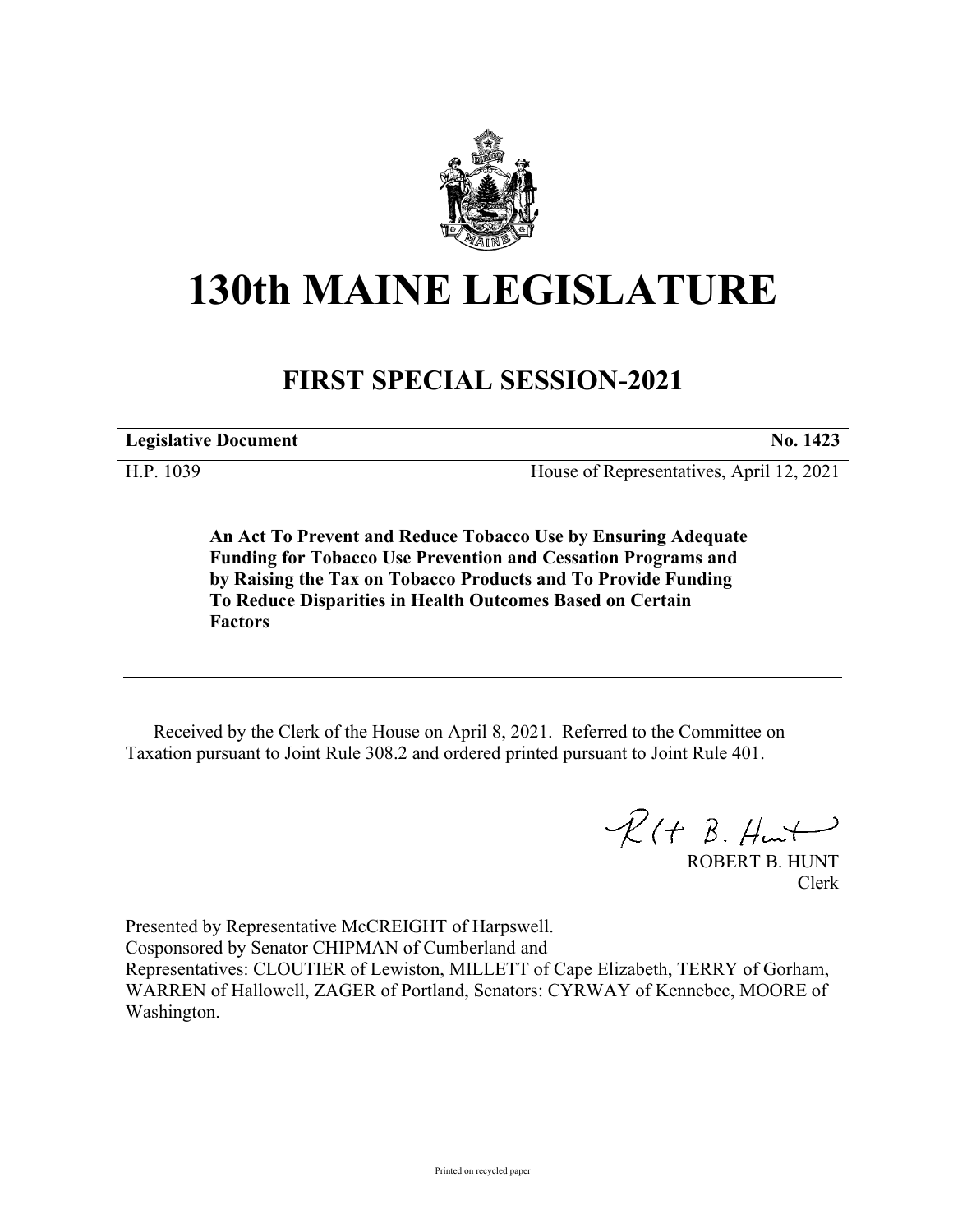|                                                           | Be it enacted by the People of the State of Maine as follows:                                                                                                                                                                                                                                                                                                                                                                                                                        |
|-----------------------------------------------------------|--------------------------------------------------------------------------------------------------------------------------------------------------------------------------------------------------------------------------------------------------------------------------------------------------------------------------------------------------------------------------------------------------------------------------------------------------------------------------------------|
| Sec. 1. 22 MRSA §273 is enacted to read:                  |                                                                                                                                                                                                                                                                                                                                                                                                                                                                                      |
| §273. Funding requirements                                |                                                                                                                                                                                                                                                                                                                                                                                                                                                                                      |
| lesser of:                                                | The amount annually appropriated and used for the program may not be less than the                                                                                                                                                                                                                                                                                                                                                                                                   |
| plus funds available in the Fund for a Healthy Maine; and | 1. Tobacco products revenue and Fund for a Healthy Maine funds. The amount<br>of tax collected on tobacco products in accordance with Title 36, sections 4365-G and 4403                                                                                                                                                                                                                                                                                                             |
|                                                           | 2. Recommended funding level. The funding level recommended for this State by<br>the United States Department of Health and Human Services, Centers for Disease Control<br>and Prevention pursuant to its determination for state tobacco control programs.                                                                                                                                                                                                                          |
| by §8, is further amended to read:                        | Sec. 2. 36 MRSA §4365, as amended by PL 2005, c. 457, Pt. AA, §1 and affected                                                                                                                                                                                                                                                                                                                                                                                                        |
| §4365. Rate of tax                                        |                                                                                                                                                                                                                                                                                                                                                                                                                                                                                      |
|                                                           | A tax is imposed on all cigarettes imported into this State or held in this State by any<br>person for sale at the rate of $100\ 200$ mills for each cigarette. Payment of the tax is<br>evidenced by the affixing of stamps to the packages containing the cigarettes.                                                                                                                                                                                                              |
| by $\S$ 8, is repealed.                                   | Sec. 3. 36 MRSA §4365-F, as enacted by PL 2005, c. 457, Pt. AA, §3 and affected                                                                                                                                                                                                                                                                                                                                                                                                      |
| Sec. 4. 36 MRSA §4365-G is enacted to read:               |                                                                                                                                                                                                                                                                                                                                                                                                                                                                                      |
|                                                           | §4365-G. Application of cigarette tax rate increase effective November 1, 2021                                                                                                                                                                                                                                                                                                                                                                                                       |
|                                                           | The following provisions apply to cigarettes held for resale on November 1, 2021.                                                                                                                                                                                                                                                                                                                                                                                                    |
|                                                           | <b>1. Stamped rate.</b> Cigarettes stamped at the rate of 100 mills per cigarette and held<br>for resale after October 31, 2021 are subject to tax at the rate of 200 mills per cigarette.                                                                                                                                                                                                                                                                                           |
|                                                           | <b>2. Liability.</b> A person possessing cigarettes for resale is liable for the difference<br>between the tax rate of 200 mills per cigarette and the tax rate of 100 mills per cigarette in<br>effect before November 1, 2021. Stamps indicating payment of the tax imposed by this<br>section must be affixed to all packages of cigarettes held for resale as of November 1, 2021,<br>except that cigarettes held in vending machines as of that date do not require that stamp. |
| placed in vending machines before November 1, 2021.       | 3. Vending machines. Notwithstanding any other provision of this chapter, it is<br>presumed that all cigarette vending machines are filled to capacity on November 1, 2021,<br>and the tax imposed by this section must be reported on that basis. A credit against this<br>inventory tax must be allowed for cigarettes stamped at the rate of 200 mills per cigarette                                                                                                              |
|                                                           | <b>4. Payment.</b> Payment of the tax imposed by this section must be made to the assessor<br>by January 1, 2022, accompanied by forms prescribed by the assessor.                                                                                                                                                                                                                                                                                                                   |
| Sec. 5.<br>allocations are made.                          | Appropriations and allocations. The following appropriations and                                                                                                                                                                                                                                                                                                                                                                                                                     |
|                                                           | HEALTH AND HUMAN SERVICES, DEPARTMENT OF                                                                                                                                                                                                                                                                                                                                                                                                                                             |
|                                                           |                                                                                                                                                                                                                                                                                                                                                                                                                                                                                      |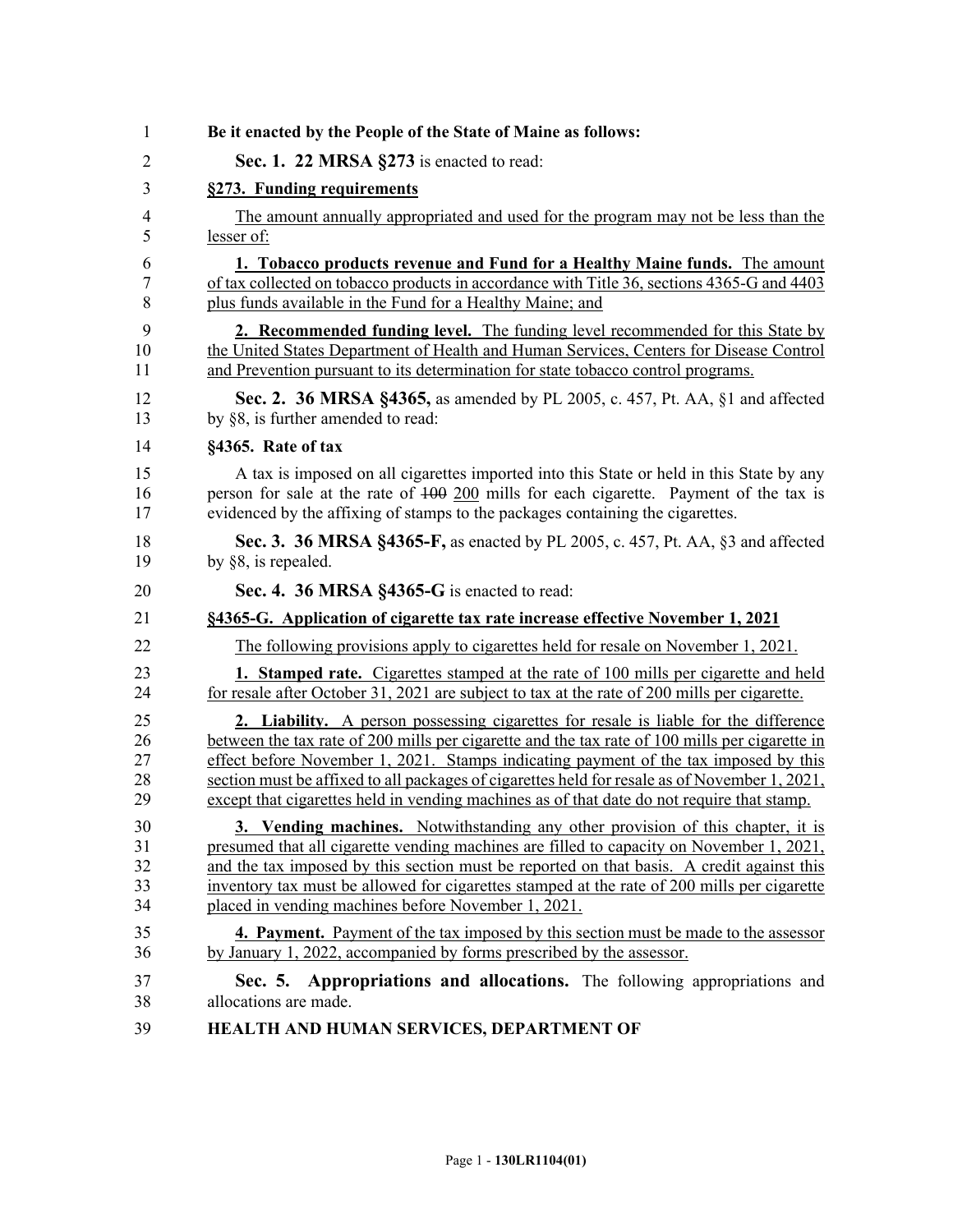1 **Maine Center for Disease Control and Prevention 0143** 2 Initiative: Appropriates funds for tobacco use prevention and cessation to attain, for the 3 2022-2023 biennium, the amount recommended for the State by the United States 4 Department of Health and Human Services, Centers for Disease Control and Prevention. **GENERAL FUND 2021-22 2022-23** All Other \$7,000,000 \$7,000,000 \$7,000,000 \$7,000,000 \$7,000,000 \$7,000,000 \$7,000,000 \$7,000,000 \$7,000,000 \$7  $\mathcal{L}_\text{max}$ GENERAL FUND TOTAL \$7,000,000 \$7,000,000 5 **Maine Center for Disease Control and Prevention 0143** 10 Initiative: Appropriates funds for the 2022-2023 biennium only in order to allow the Maine 11 Center for Disease Control and Prevention to research, identify and reduce health 12 disparities in health care outcomes based on race, ethnicity, sexual orientation, gender 13 identification, income, educational attainment or geographic location. **GENERAL FUND 2021-22 2022-23** All Other \$10,000,000 \$10,000,000 \$10,000,000 \$10,000,000 \$10,000,000 \$10,000,000 \$10,000,000 \$10,000 \$10,000 \$10,000 \$10,000 \$10,000 \$10,000 \$10,000 \$10,000 \$10,000 \$10,000 \$10,000 \$10,000 \$10,000 \$10,000 \$10,000 \$10,000  $\mathcal{L}_\text{max}$ GENERAL FUND TOTAL \$10,000,000 \$10,000,000 \$10,000,000 14 18 **HEALTH AND HUMAN SERVICES, DEPARTMENT OF DEPARTMENT TOTALS 2021-22 2022-23 GENERAL FUND \$17,000,000 \$17,000,000**  $\mathcal{L}_\text{max}$ **DEPARTMENT TOTAL - ALL FUNDS \$17,000,000 \$17,000,000 Sec. 6. Effective date.** Those sections of this Act that amend the Maine Revised Statutes, Title 36, section 4365 and that repeal Title 36, section 4365-F take effect November 1, 2021. 29 **SUMMARY** 30 This bill ensures future funding for the Tobacco Prevention and Control Program administered by the Department of Health and Human Services, Bureau of Health by 32 requiring funding for the program to be a minimum of the actual revenue collected on the sales of all tobacco products plus available funds in the Fund for a Healthy Maine or the amount of funding for state tobacco control programs as determined by the United States 35 Department of Health and Human Services, Centers for Disease Control and Prevention and recommended for Maine, whichever is less. 37 This bill increases the cigarette tax from \$2.00 per pack of 20 cigarettes to \$4.00 per 38 pack of 20 cigarettes, beginning November 1, 2021. Because the tax on other tobacco 39 products is determined by the tax on cigarettes, this bill, by operation of law, increases the 40 tax on other tobacco products, such as cigars and smokeless tobacco, by the same 5 6 7 8 9 14 15 16 17 19 20 21 22 23 24 25 26 27 28 30 31 32 33 34 35 36

41 percentage change as the increase in the tax on cigarettes.